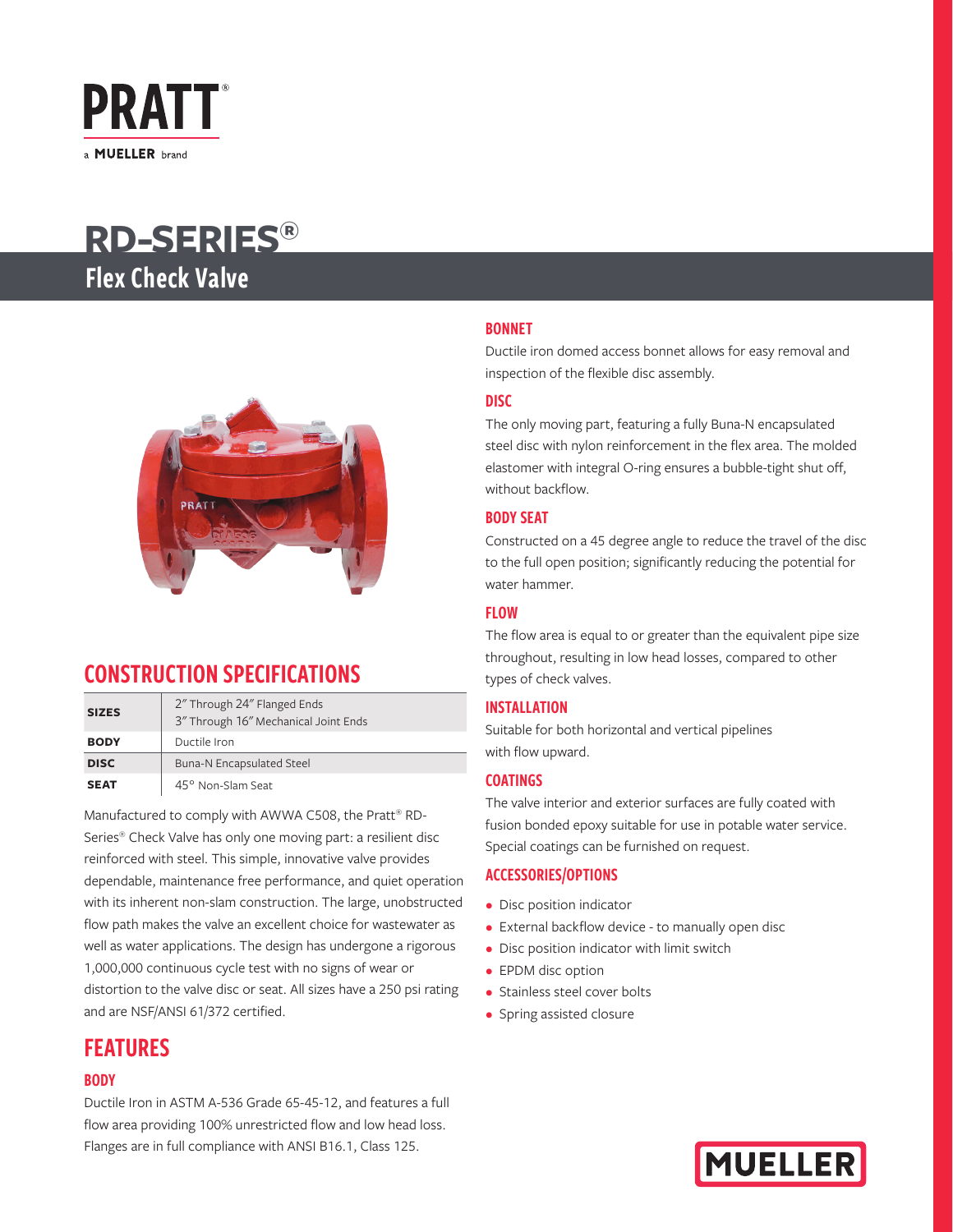# **2" TO 16" FIG. 851 FLEX CHECK VALVES 250 PSI, ANSI CLASS 125 FLANGES**







|     | NO.        | <b>PARTS</b>   | <b>MATERIAL</b>                | <b>ASTM DESIGNATION</b>        | QTY. |
|-----|------------|----------------|--------------------------------|--------------------------------|------|
|     |            |                | Galvanized Steel               | A307 Grade B (Standard)        |      |
| 302 | Cover Bolt | 316SS          | ASTM A193 Grade B8M (Optional) | 1Set                           |      |
|     |            |                | Hastelloy                      | C276 (Optional for AIS)        |      |
|     | 350        | O-ring A       | Rubber (EPDM)                  | ASTM D2000 CA707 (Optional)    | 1    |
|     |            |                | Rubber (Buna-N)                | D2000 BK 707 (Standard)        | 1    |
|     | 324        | Cover Gasket   | Rubber (EPDM)                  | ASTM D2000 CA807 (Optional)    | 1    |
|     |            |                | Rubber (Buna-N)                | D2000 BK 707 (Standard)        | 1    |
|     |            |                | Galvanized Steel               | A307 Grade B (Standard)        |      |
|     | 249        | Washer         | 316SS                          | ASTM A193 Grade B8M (Optional) | 1Set |
|     |            |                | Hastelloy                      | C276 (Optional for AIS)        |      |
|     | 198        | End Plate Bolt | Galvanized Steel               | A307 Grade B                   | 1Set |
|     | 166        | Plug           | Stainless Steel                | A 276 Type 304                 | 1    |
|     | 015        | End Plate      | Ductile Iron                   | A 536 Gr. 65-45-12             | 1    |
|     | 014        | Cover          | Ductile Iron                   | A 536 Gr. 65-45-12             |      |
|     |            |                | Steel                          | A36                            |      |
|     | 003        | Disc.          | Rubber (EPDM)                  | ASTM D2000 CA707 (Optional)    |      |
|     |            |                | Rubber (Buna-N)                | D2000 BK 707 (Standard)        |      |
|     | 001        | Body           | Ductile Iron                   | A 536 Gr. 65-45-12             |      |

|                 |                   |                                   |                 |                           |                |                |                 |                                         |       |                |       |      |      |      |       |      |       |                                                 |    | <b>COVER</b><br><b>BOLT SIZE</b> | NO.<br>0F.          | <b>COVER BOLT</b>           | NO.<br>0F           | <b>APPROX</b>    |                            |                                |
|-----------------|-------------------|-----------------------------------|-----------------|---------------------------|----------------|----------------|-----------------|-----------------------------------------|-------|----------------|-------|------|------|------|-------|------|-------|-------------------------------------------------|----|----------------------------------|---------------------|-----------------------------|---------------------|------------------|----------------------------|--------------------------------|
|                 | <b>SIZE</b><br>ØD |                                   |                 | <b>ANSI B16 1 CL, 125</b> |                |                |                 |                                         |       |                | 0     | P.   | 0    | R    |       | u    |       | ØM                                              | N1 | (IN)X<br>$(MM)$ (1)              | <b>BOLTS</b><br>(1) | SIZE (IN) X<br>(MM) (1)     | <b>BOLTS</b><br>(2) | WEIGHT<br>(LBS.) | <b>PLUG</b><br><b>SIZE</b> | <b>BOSS</b><br><b>DIAMETER</b> |
|                 | IN. MM            |                                   | ØD.             | ØC                        | ØH             | - N            |                 |                                         |       |                |       |      |      |      |       |      |       |                                                 |    |                                  |                     |                             |                     |                  |                            |                                |
| $\overline{2}$  | 50                | $8\pm\frac{1}{16}$                | 6               | $4\frac{3}{4}$            | $\frac{3}{4}$  | $\overline{4}$ | $\frac{5}{8}$   | 5.19                                    | 4.85  | 6.30           | 3.08  | 0.87 | 2.03 | 2.03 | 4.31  | 1.81 | 2.60  |                                                 |    | $\frac{1}{2}$ -13 x 50           | $\overline{2}$      | $\frac{1}{2}$ -13 × 35      |                     | 25               | $\frac{3}{4}$              |                                |
| $2\frac{1}{2}$  | 65                | $8\frac{1}{2}\pm\frac{1}{16}$     |                 | $5\frac{1}{2}$            | $\frac{3}{4}$  | $\overline{4}$ | '¼∘             | 6.75                                    | 4.92  | 6.30           | 2.86  | 0.55 | 1.44 | 1.44 | 5.00  | 1.87 | 3.39  |                                                 |    | $\frac{1}{2}$ -13 x 50           | $\overline{2}$      | $\frac{1}{2}$ -13 × 35      |                     | 32               | $\frac{3}{4}$              |                                |
| $\overline{3}$  | 80                | $9\frac{1}{2}$ $\pm\frac{1}{16}$  | $7\frac{1}{2}$  | 6                         | $\frac{3}{4}$  |                | $\frac{3}{4}$   | 7.40                                    | 5.14  | 6.69           | 3.80  | 0.59 | 1.87 | 1.87 | 5.45  | 1.89 | 3.76  |                                                 |    | $\frac{1}{2}$ -13 x 50           | 2                   | $\frac{1}{2}$ -13 × 35      |                     | 41               | $\frac{3}{4}$              |                                |
| $\overline{4}$  | 100               | $11\frac{1}{2} \pm \frac{1}{16}$  | 9               | $7\frac{1}{2}$            | $\frac{3}{4}$  | 8              | $\frac{15}{16}$ | 9.02                                    | 5.86  | 7.68           | 4.72  | 0.98 | 2.51 | 2.51 | 6.26  | 2.51 | 4.55  |                                                 |    | $\frac{1}{2}$ -13 x 50           | $\overline{2}$      | $\frac{1}{2}$ -13 x 38      |                     | 63               |                            | 1.25                           |
| 6               | 150               | $14 \pm \frac{1}{16}$             | 11              | $9\frac{1}{2}$            | $\frac{7}{8}$  | 8              |                 | 11.02                                   | 7.60  | 8.86           | 5.83  | 1.42 | 3.01 | 3.01 | 7.99  | 3.0  | 5.43  | $\emptyset$ <sup>3</sup> / <sub>4</sub> x 10TPI |    | $\frac{1}{2}$ -13 × 55           | $\overline{2}$      | $\frac{1}{2}$ -13 × 40      | 10                  | 103              | $1\frac{1}{4}$             | 1.25                           |
| 8               | 200               | $19\frac{1}{2}$ $\pm\frac{1}{16}$ | $13\frac{1}{2}$ | $11\frac{3}{4}$           | ℅              | 8              | $1\frac{1}{8}$  | 14.17                                   |       | $8.85$   10.24 | 7.90  | 1.61 | 4.23 | 4.23 | 10.81 | 4.23 | 7.09  |                                                 |    | $\frac{5}{6}$ -11 X 65           | $\overline{2}$      | $\frac{5}{8}$ -11 X 45      | 10                  | 182              | $1\frac{1}{4}$             | 1.25                           |
| 10 <sup>°</sup> | 250               | $24\frac{1}{2}$ ± $\frac{1}{16}$  | 16              | $14\frac{1}{4}$           |                | 12             | $1\frac{3}{16}$ | 19.60 11.80 14.17                       |       |                | 10.71 | 2.17 | 4.34 | 4.34 | 14.21 | 4.34 | 9.74  |                                                 |    | $\frac{7}{8}$ -9 X 110           | $\overline{2}$      | $\frac{7}{8} - 9 \times 65$ | 10                  | 445              | $\overline{2}$             | 2.75                           |
| 12              | 300               | $27\frac{1}{2}$ ± $\frac{1}{8}$   | 19              | 17                        |                | 12             | 1 $\frac{1}{4}$ | 21.26                                   | 13.23 | 15.75          | 10.74 | 2.17 | 4.61 | 4.61 | 15.72 | 4.61 | 10.63 |                                                 |    | $\frac{7}{8}$ -9 X 100           | $\overline{2}$      | $\frac{7}{8} - 9 \times 65$ | 10                  | 488              |                            | 3.38                           |
| 14              | 350               | $31 \pm \frac{1}{8}$              | 21              | $18\frac{3}{4}$           | $1\frac{1}{8}$ | 12             | $1\frac{3}{8}$  | $25.83$ 14.57                           |       | 16.93   15.49  |       | 2.95 | 4.84 | 4.84 | 18.44 | 4.84 | 12.91 |                                                 |    | $1 - 8 \times 100$               | $\overline{2}$      | $1-8 \times 80$             | 10 <sup>°</sup>     | 685              |                            | 3.38                           |
| 16              | 400               | $36 \pm \frac{1}{8}$              | $23\frac{1}{2}$ | $21\frac{1}{4}$           | $1\frac{1}{8}$ | -16            |                 | $1\frac{7}{16}$ 25.20 15.40 18.50 14.59 |       |                |       | 4.33 | 8.39 | 8.39 | 17.99 | 8.39 | 12.60 |                                                 |    | $1 - 8 \times 120$               | $\overline{2}$      | $1-8 \times 80$             | 10                  | 847              |                            | 3.38                           |

\*Dimensions in inches unless otherwise noted.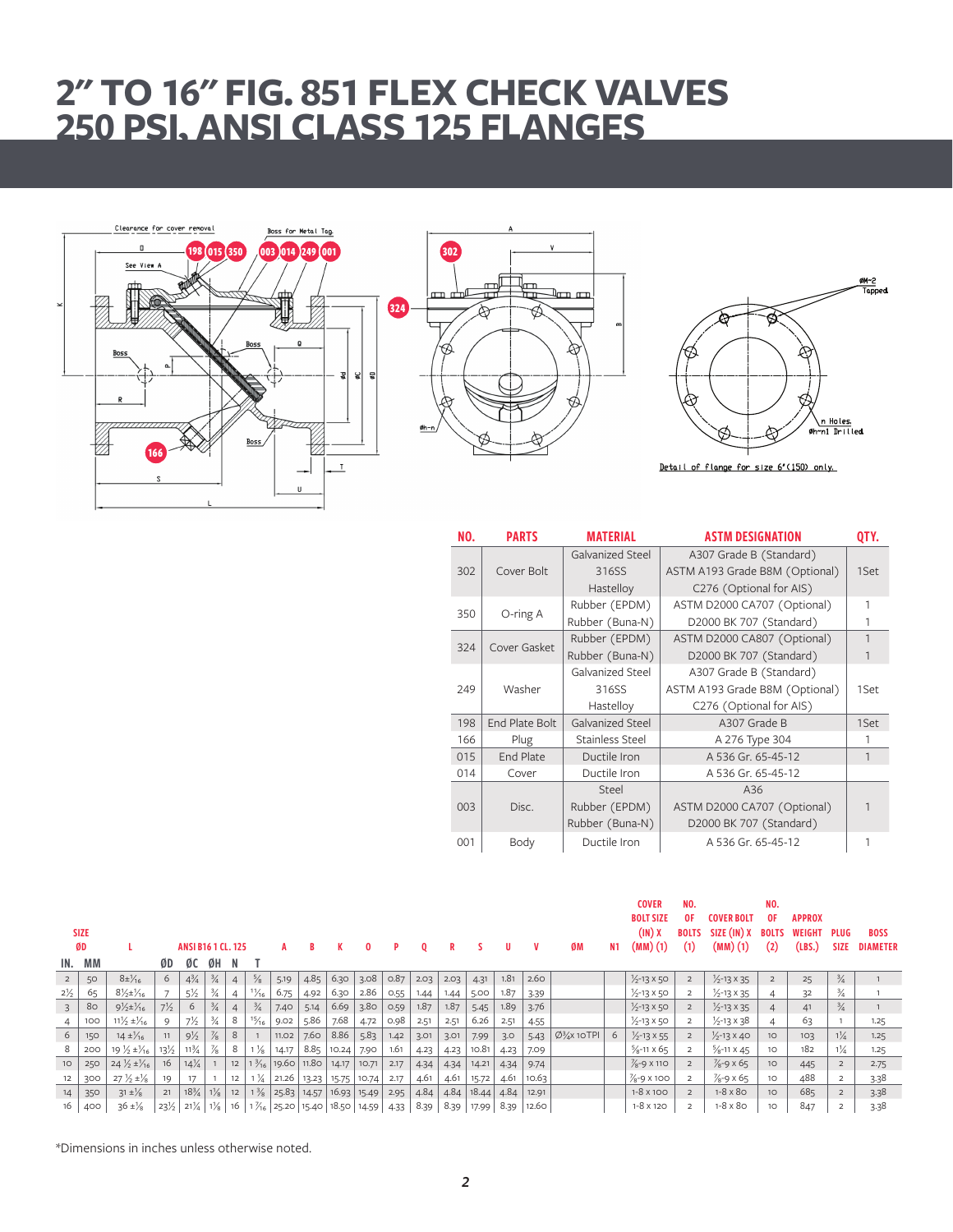# **18" TO 24" FIG. 851 FLEX CHECK VALVES 250 PSI, ANSI CLASS 125 FLANGES**





| NO. | <b>PARTS</b>     | <b>MATERIAL</b>  | <b>ASTM DESIGNATION</b>        | QTY. |  |  |  |  |  |
|-----|------------------|------------------|--------------------------------|------|--|--|--|--|--|
|     |                  | Galvanized Steel | A307 Grade B (Standard)        |      |  |  |  |  |  |
| 302 | Cover Bolt       | 316SS            | ASTM A193 Grade B8M (Optional) |      |  |  |  |  |  |
|     |                  | Hastelloy        | C276 (Optional for AIS)        |      |  |  |  |  |  |
| 350 | O-ring A         | Rubber (EPDM)    | ASTM D2000 CA707 (Optional)    | 1    |  |  |  |  |  |
|     |                  | Rubber (Buna-N)  | D2000 BK 707 (Standard)        |      |  |  |  |  |  |
| 324 | Cover Gasket     | Rubber (EPDM)    | ASTM D2000 CA807 (Optional)    | 1    |  |  |  |  |  |
|     |                  | Rubber (Buna-N)  | D2000 BK 707 (Standard)        |      |  |  |  |  |  |
|     |                  | Galvanized Steel | A307 Grade B (Standard)        |      |  |  |  |  |  |
| 249 | Washer           | 316SS            | ASTM A193 Grade B8M (Optional) | 1Set |  |  |  |  |  |
|     |                  | Hastelloy        | C276 (Optional for AIS)        |      |  |  |  |  |  |
| 198 | End Plate Bolt   | Galvanized Steel | A307 Grade B                   | 1Set |  |  |  |  |  |
| 166 | Plug             | Stainless Steel  | A 276 Type 304                 | 1    |  |  |  |  |  |
| 015 | <b>End Plate</b> | Ductile Iron     | A 536 Gr. 65-45-12             | 1    |  |  |  |  |  |
| 014 | Cover            | Ductile Iron     | A 536 Gr. 65-45-12             |      |  |  |  |  |  |
|     |                  | Steel            | A36                            |      |  |  |  |  |  |
| 003 | Disc.            | Rubber (EPDM)    | ASTM D2000 CA707 (Optional)    |      |  |  |  |  |  |
|     |                  | Rubber (Buna-N)  | D2000 BK 707 (Standard)        |      |  |  |  |  |  |
| 001 | Body             | Ductile Iron     | A 536 Gr. 65-45-12             | 1    |  |  |  |  |  |

|     | <b>SIZE</b><br>ØD |                      |                 | <b>ANSI B16 1 CL. 125</b>      |    |  | в. | <b>M</b> | $\mathbf{0}$ | $\mathbf{P}$ | $\bf{0}$ | R | <b>S</b>                                                                           | U | $\mathbf{v}$ | COVER<br>(1N)X<br>$(MM)(1)$ (1) $(MM)(1)$                                                                                                                                                                                               | <b>BOLTS</b>   | <b>COVER</b><br><b>BOLT SIZE NO. OF BOLT SIZE NO. OF APPROX</b><br>(IN)X | (2) | <b>BOLTS WEIGHT PLUG</b> |                | <b>BOSS</b><br>(LBS.) SIZE DIAMETER |
|-----|-------------------|----------------------|-----------------|--------------------------------|----|--|----|----------|--------------|--------------|----------|---|------------------------------------------------------------------------------------|---|--------------|-----------------------------------------------------------------------------------------------------------------------------------------------------------------------------------------------------------------------------------------|----------------|--------------------------------------------------------------------------|-----|--------------------------|----------------|-------------------------------------|
| IN. | МM                |                      | ØD.             | ØC ØH N                        |    |  |    |          |              |              |          |   |                                                                                    |   |              |                                                                                                                                                                                                                                         |                |                                                                          |     |                          |                |                                     |
| 18  | 450               | $40 \pm \frac{1}{8}$ | 25              | $ 22\frac{3}{4} 1\frac{1}{4} $ | 16 |  |    |          |              |              |          |   | $1\frac{9}{16}$ 29.13 18.90 22.83 14.17 14.59 3.94 9.49 11.46 20.00 9.49 14.57     |   |              | $1\frac{1}{8}$ x 130                                                                                                                                                                                                                    | 2              | $1\frac{1}{8} \times 85$                                                 | 10  | 1170                     | $2\frac{1}{2}$ | 3.38                                |
| 20  | 500               | $40\pm\frac{1}{8}$   | $27\frac{1}{2}$ | $25\frac{1}{2}$                |    |  |    |          |              |              |          |   | 1¼   20   11¼   31.90   20.67   25.20   14.96   14.97   4.72   8.19   8.19   20.00 |   |              | 8.19   15.94   $1\frac{1}{8}$ x 140                                                                                                                                                                                                     | $\overline{2}$ | $1\frac{1}{8} \times 85$                                                 | 14  | 1590                     |                | 3.38                                |
| 24  | 600               | $40\pm\frac{1}{8}$   | 32              |                                |    |  |    |          |              |              |          |   |                                                                                    |   |              | $\mid$ 29)/ $\mid$ 13/ <sub>8</sub> $\mid$ 20 $\mid$ 1 $\frac{7}{8}$ $\mid$ 38.27 $\mid$ 23.19 $\mid$ 28.35 $\mid$ 18.15 $\mid$ 15.40 $\mid$ 8.07 $\mid$ 9.76 $\mid$ 9.76 $\mid$ 24.00 $\mid$ 9.76 $\mid$ 19.13 $\mid$ 1)/ $\mid$ x 140 | $\overline{2}$ | $1\frac{1}{8}$ x 100                                                     | 14  | 2330                     |                | 3.38                                |

\*Dimensions in inches unless otherwise noted.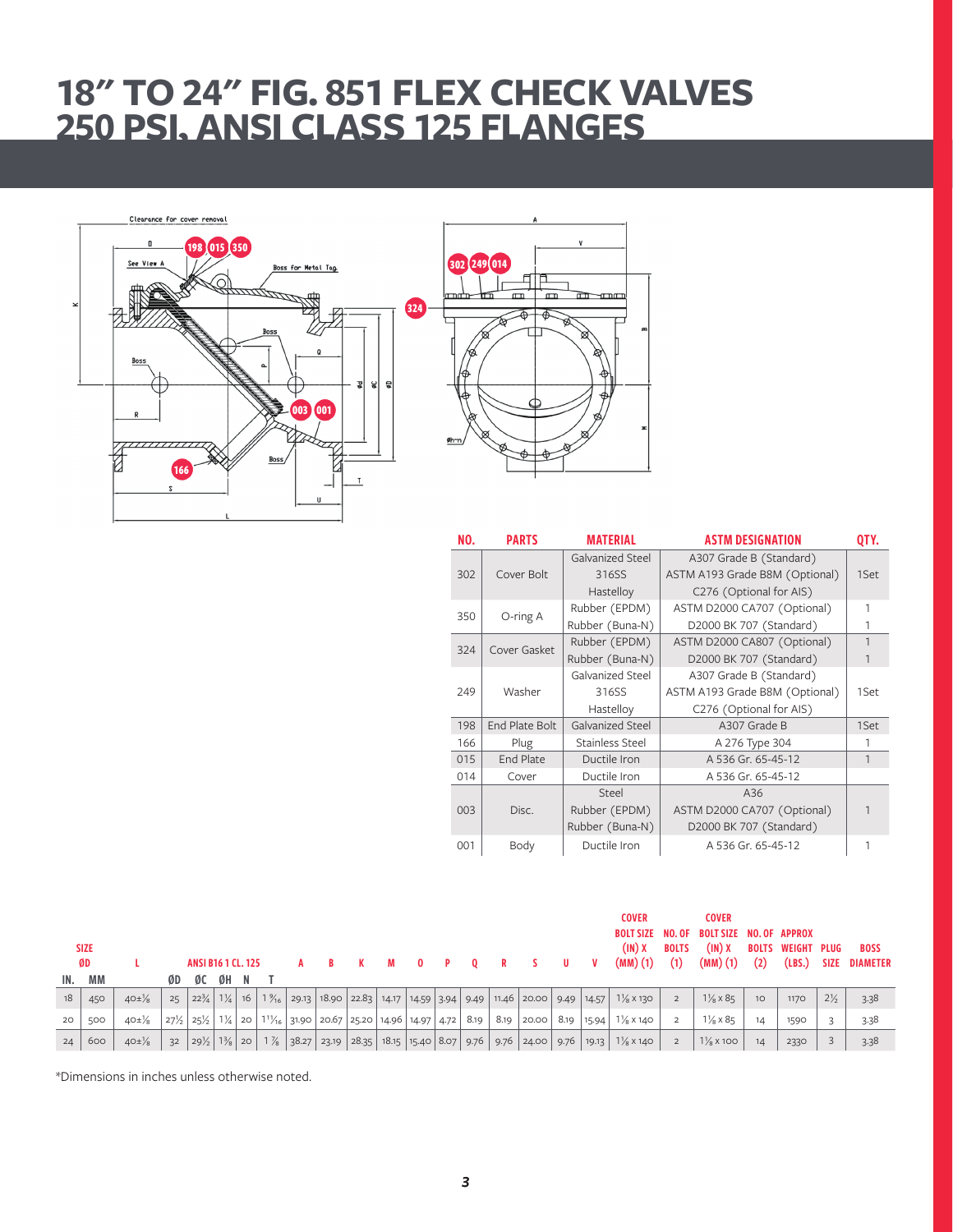## **SUGGESTED SPECIFICATION FOR FLANGED FLEX CHECK VALVES**

## SUGGESTED SPECIFICATIONS

Check valve shall be of the flanged, full body type with no internal moving parts except for the resilient disc. The flanged ends shall be manufactured in accordance with ANSI B16.1 Class 125. Valves shall be rated to 250 psi for all sizes.

The valves shall be designed, manufactured, tested and certified to ANSI / AWWA C508 Standard.

The valves used in potable water service shall be certified to NSF / ANSI 61 Drinking Water System Components – Health Effects, and certified to be Lead-Free in accordance with NSF / ANSI 372.

The valve body shall be constructed of ductile iron ASTM A-536 Grade 65-45-12 with flow area equal to the nominal pipe inside diameter throughout the valve. Seat shall be constructed on a 45 degree angle to reduce disc travel. The seat and internal body shall be fully coated with a two part liquid epoxy suitable for use in both potable water and wastewater applications.

The domed bonnet shall be manufactured of ductile iron ASTM A-536 Grade 65-45-12. The bonnet-to-body seal shall be provided by a gasket to allow easy removal and replacement of the access bonnet. Bonnet bolting shall be SAE Grade 5 zinc plated.

The resilient disc shall feature a fully encapsulated steel pressure plate with integral molded O-ring on the face of the elastomer. Nylon reinforcements shall be provided in the flexible hinge area of the disc assembly.

If requested the manufacturer shall furnish certified results of a proof of design test performed at an independent testing laboratory. Testing shall include a million-cycle continuous test to demonstrate the durability of the flexible connection.